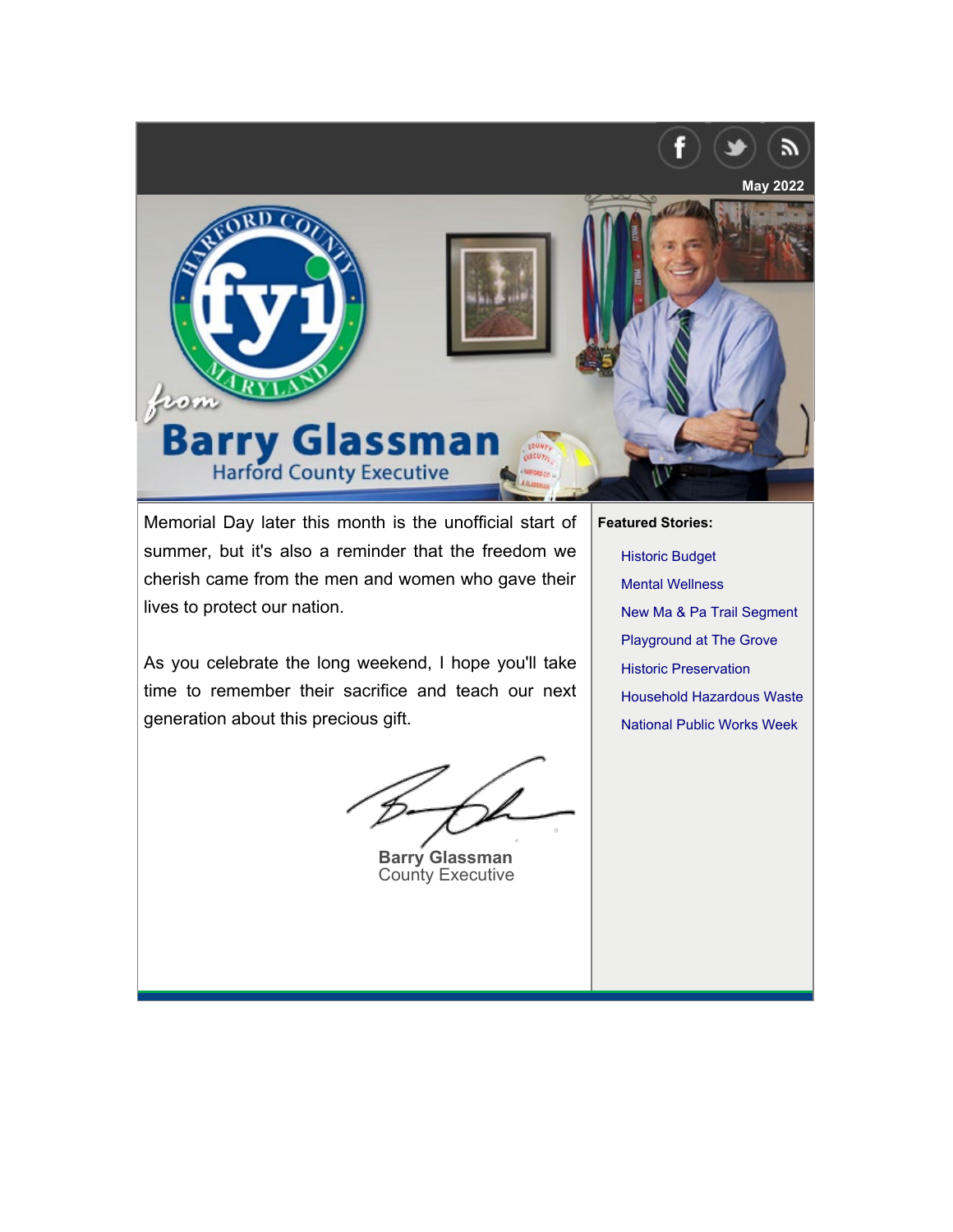

# **Historic tax cut, full funding for public safety & education**

On April 15, I released my proposed budget for next year, which includes a 5-cent cut in the county property tax rate - the largest in county history. It also fully funds [the school board's operating budget re](https://harfordmentalhealth.org/news-events/)quest for the third consecutive year and makes record-level investments in public safety. This is my last budget as county executive and it marks the culmination of seven years of innovation and efficiency, resulting in the most significant economic progress in Harford's history. I would like to thank our dedicated county employees who have made this progress possible. [Watch our video for FY23 budget highlights](https://www.harfordcountymd.gov/1531/Budget-Efficiency).



## **[Mental](#page-0-0) [wellness](#page-0-0)**

Mental health is as important as your physical health, and we're working with the Core Service Agency of Harford County to bring you programs to support mental wellness during Mental Health Awareness Month in May. Free activities include a family wellness night at Leidos Field at Ripken Stadium in Aberdeen, an outdoor movie screening of the documentary "The Power of Expression" in Bel Air and training for anyone ages 14 and older on suicide prevention at Mt. Zion Church on Churchville Road. For more information, visit the [Core Service website](https://harfordmentalhealth.org/news-events/) or call us at 410-638-3333.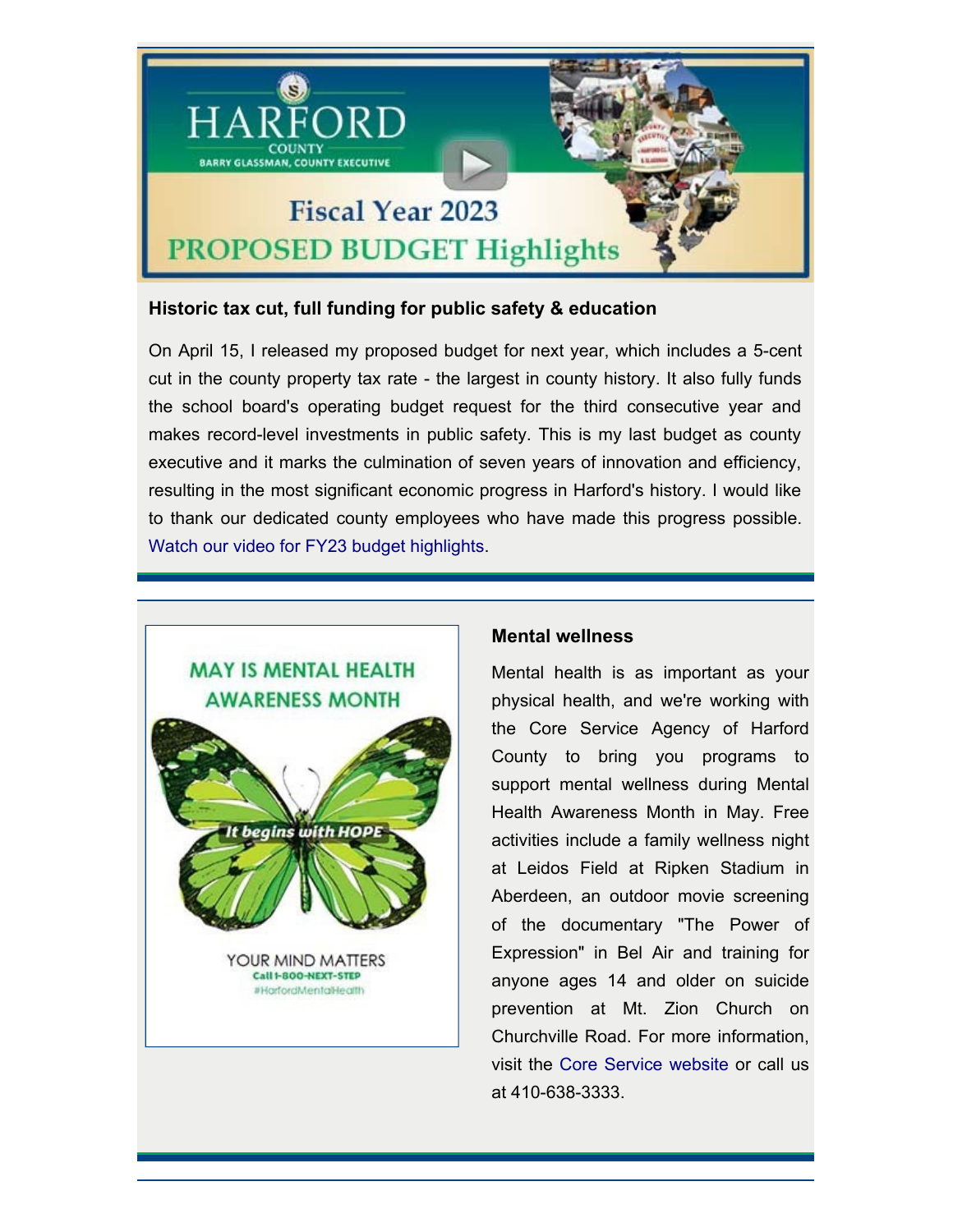

## <span id="page-2-0"></span>**New Ma & Pa Trail segment opens in Bel Air**

A new segment of The Ma & Pa Trail is officially open! The 1.2-mile segment runs through Bel Air between the Williams Street trailhead and a new parking lot at North Avenue. The segment extends the existing section of the trail that begins at Annie's Playground to a total of 4.5 miles and brings us a step closer to finally connecting the Fallston and Forest Hill sections. Once completed in 2024, the trail will total eight miles to bike, walk, or run. [Watch our video for aerial views.](https://youtu.be/8D5xDRcdAs0)



#### <span id="page-2-1"></span>**New ag-themed playground, walking trails at The Grove**

Outdoor activities are growing at The Grove! Bring the kids to our new ag-themed playground and take a walk on the trail's one-mile and half-mile loops, open daily from dawn to dusk. On Saturdays and Sundays through September, The Grove is open for shopping. That's where you'll find farmers selling a range of locally-sourced products, from meats to sweets to decorative items. And don't forget our next Fourth Fridays event from 4  $A \in \mathcal{F}$  7 p.m. on May 27, with live music, food trucks, craft beverages and, of course, shopping. Visit often and thanks for supporting Harford's family farms.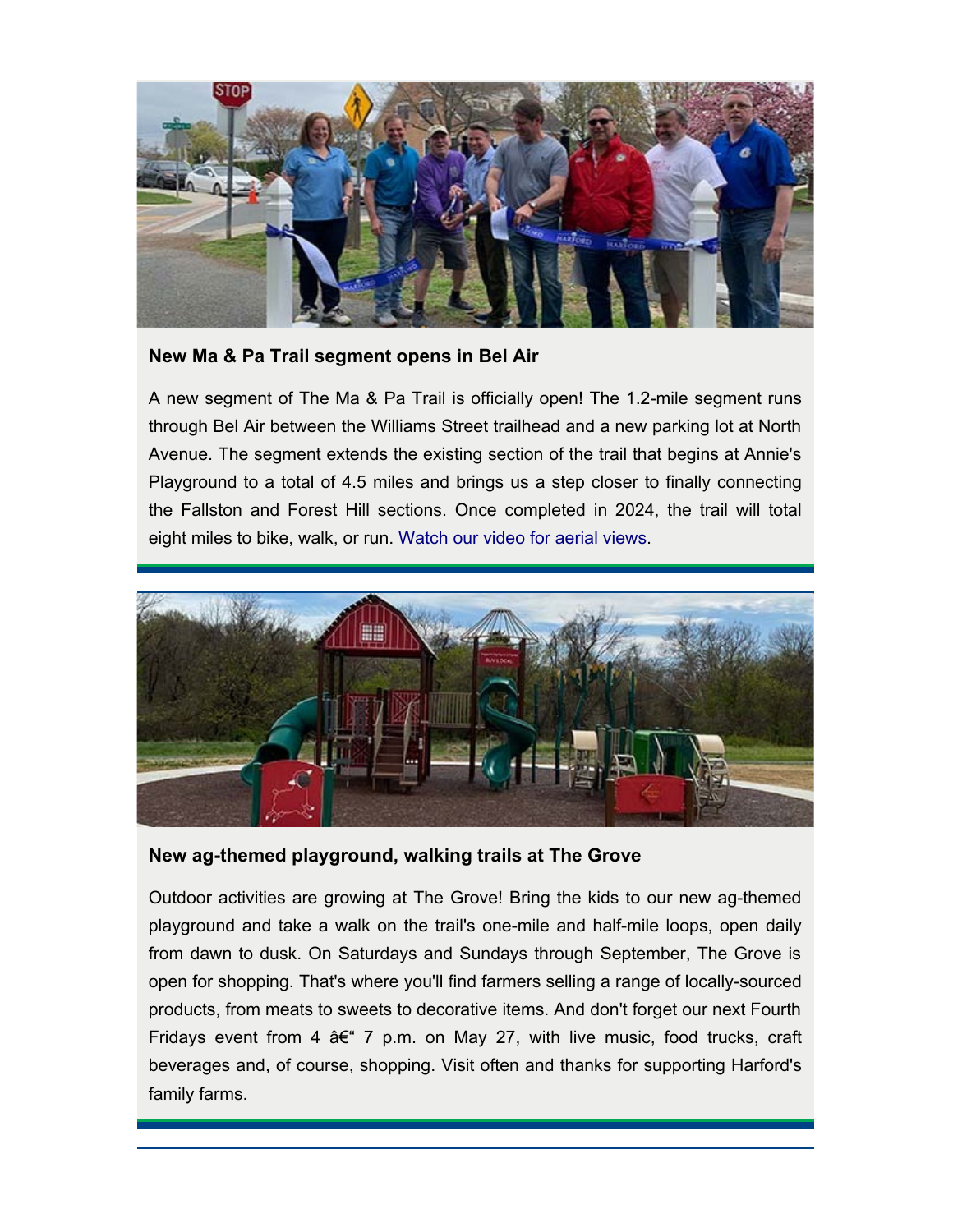

#### <span id="page-3-0"></span>**Historic preservation social media campaign**

May is National Historic Preservation Month and we're celebrating with a social media campaign to highlight local history. It's easy to join the campaign by printing our #HarfordLovesHistoricPreservation sign, taking selfies at historic landmarks, and posting them on social media. Send us your photos and we'll post them on our social media pages too. We hope you'll visit and learn about our historic sites to build support for preserving these treasures for future generations. [Click here for](file:///H/GCR/FYI-%20County%20Exec%20Newsletter/County%20Executive%20Newsletter/e-Newsletter%20Copies/2022/2022_05_May/www.harfordcountymd.gov/HistoricPreservation) [more information and to download the sign](file:///H/GCR/FYI-%20County%20Exec%20Newsletter/County%20Executive%20Newsletter/e-Newsletter%20Copies/2022/2022_05_May/www.harfordcountymd.gov/HistoricPreservation).



# <span id="page-3-1"></span>**Free household hazardous waste collection, paper shredding Saturday, May 7**

Harford County residents can drop off household hazardous waste and get up to four boxes of documents shredded for free on Saturday, May 7 from 8 a.m. to 12 p.m. at the Harford Mulch & Compost Facility. Household hazardous waste is any leftover material that is corrosive, toxic, ignitable, or reactive. Examples include oilbased paints, solvents, pesticides, herbicides, drain cleaners, and pool chemicals. Visit the county website for a complete [list of acceptable items](http://www.harfordcountymd.gov/276/Household-Hazardous-Waste). Please note, this event is for residents only, no commercial businesses are allowed. The facility is located at 3139 Scarboro Road in Street.